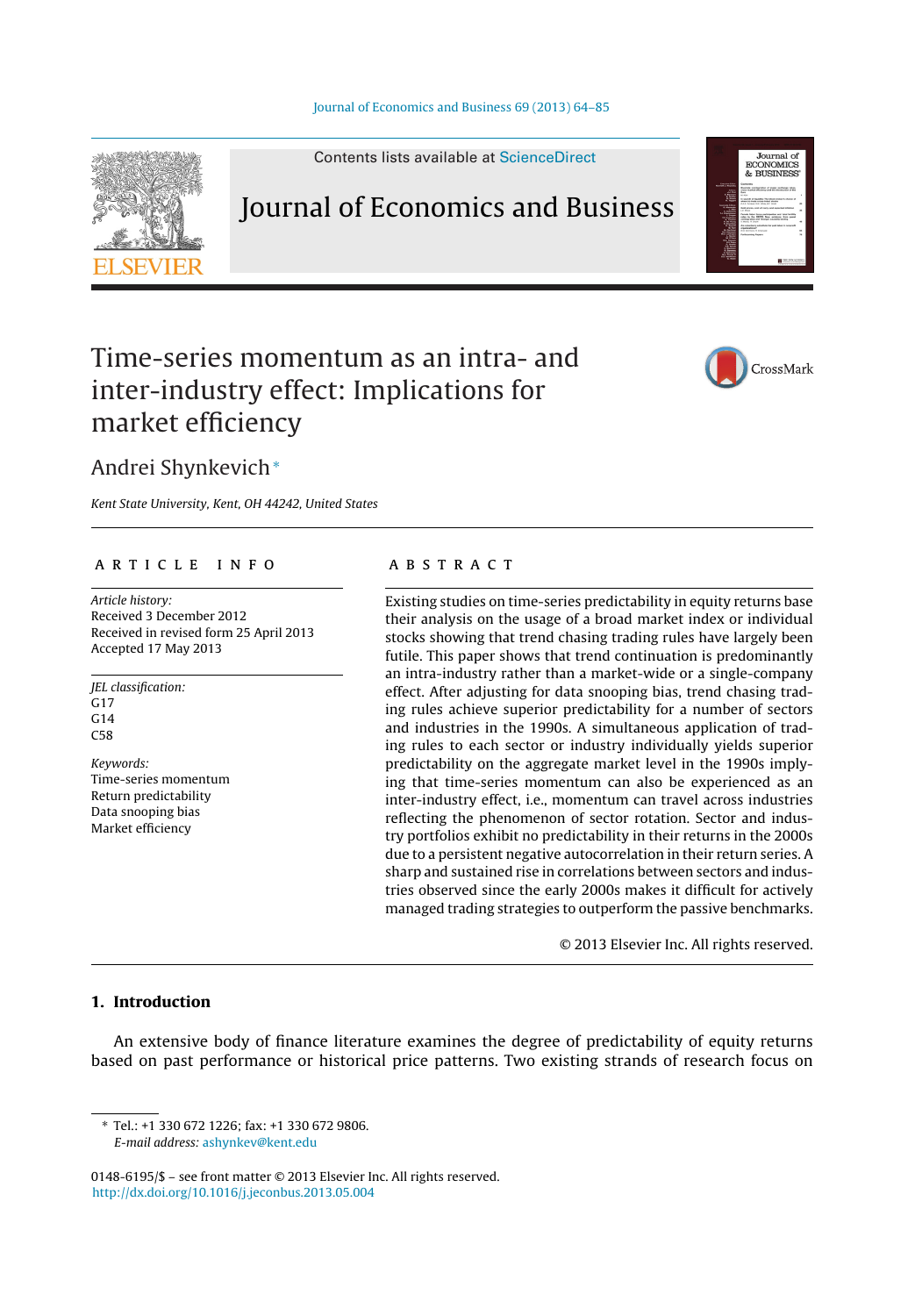different aspects of return forecasting: cross-sectional predictability and time-series predictability. The cross-sectional predictability of equity returns is commonly associated with the phenomenon of cross-section momentum where trading strategies that buy past winners and sell short past losers have been shown to earn significant profits [\(Jegadeesh](#page--1-0) [and](#page--1-0) [Titman,](#page--1-0) [1993,](#page--1-0) [2001,](#page--1-0) [2011\).](#page--1-0) Meanwhile, the existence of time-series predictability in equity returns has often been associated with evidence of the deviation of a return series from a random walk. Even though such anomaly could be revealed by applying a series of variance ratio tests or other testing techniques, a few questions would still remain. Is it possible to take advantage of serial correlation in returns by utilizing a proper trading strategy? How do you choose such a trading strategy ex-ante? If the profitability of trading strategies has been shown ex-post, can it be legitimately attributed to data snooping bias? Could transaction costs erase any profits generated by trading strategies thus implying that time-series predictability in returns can, in fact, co-exist with market efficiency? An application of technical analysis that comprises mechanical trading strategies which trigger buy and sell signals without regard to market fundamentals or personal judgment could help to answer the posed questions. Its prevalent use by the financial market professionals has been featured in the academic literature (e.g., [Menkhoff,](#page--1-0) [2010\)](#page--1-0) as the expansion of computational powers, introduction of new trading vehicles, and reduction in costs of trading that took place over the last decade has allowed market participants to use a great variety of trading rules and techniques at a low cost.

While the focus of cross-section momentum is the relative performance across different securities, time-series momentum<sup>1</sup> defines strong predictability of future returns based solely on the security's own past returns considered in isolation from returns on other securities. The existence of time-series momentum is commonly associated with a trending behavior in the asset price caused by positive serial autocorrelations in the asset returns. The existing literature on cross-sectional predictability suggests that time-series momentum can be more prevalent in certain segments of the U.S. equity market.

[Moskowitz](#page--1-0) [and](#page--1-0) [Grinblatt](#page--1-0) [\(1999\)](#page--1-0) show that cross-section momentum effects in the U.S. equity market are mainly driven by industry factors and their results suggest further that serial autocorrelations in industry portfolio returns largely contribute to profits on strategies based on cross-section momentum. Using a different method of decomposing momentum profits into the components, [Pan,](#page--1-0) [Liano,](#page--1-0) [and](#page--1-0) [Huang](#page--1-0) [\(2004\)](#page--1-0) provide direct support to the findings of [Moskowitz](#page--1-0) [and](#page--1-0) [Grinblatt](#page--1-0) [\(1999\).](#page--1-0) Significant positive serial autocorrelations in returns of a stock portfolio can be caused by the phenomenon of a lead-lag effect where returns on some subset of stocks in the portfolio lag or follow returns on another subset of stocks. [Lo](#page--1-0) [and](#page--1-0) [MacKinlay](#page--1-0) [\(1990\)](#page--1-0) document that returns on large stocks lead returns on small stocks since returns of small firms are correlated with past returns of big firms, but not vice versa. [Hou](#page--1-0) [\(2007\)](#page--1-0) elaborates that the lead-lag effect between large firms and small firms is largely an intra-industry phenomenon by showing that the industry cross-section momentum is predominantly about large firms leading same-industry small firms, which is consistent with the hypothesis that the lead-lag effect is primarily driven by the within-industry news dissemination. Since positive serial autocorrelation is, by definition, the primary factor behind the time-series momentum, its significant contribution to the cross-section momentum in industries shown in the existing literature suggests that time-series momentum can exist in industry portfolios even when there may be no evidence of it on the aggregate market level. The time-series momentum strategies are also more likely to succeed when applied to portfolios of stocks with similar characteristics such as industry affiliation than individual stocks since returns on individual stocks have generally been shown to be negatively correlated [\(Lo](#page--1-0) [&](#page--1-0) [MacKinlay,](#page--1-0) [1990\).](#page--1-0) And due to the evidence of lead-lag effects on industry level, industry portfolios are more likely to exhibit time-series momentum in their returns than portfolios based on grouping methods other than industry affiliation. $2$ 

Meanwhile, there is no any empirical evidence on the existence or lack of time-series predictability at the level of sector or industry in the literature on the application of active trend following trading

<sup>&</sup>lt;sup>1</sup> The term "time-series momentum" is formally introduced by [Moskowitz,](#page--1-0) [Ooi,](#page--1-0) [and](#page--1-0) [Pedersen](#page--1-0) [\(2012\)](#page--1-0) and it may often be used interchangeably with "trend effect."

<sup>&</sup>lt;sup>2</sup> [Chan](#page--1-0) et [al.](#page--1-0) [\(2007\)](#page--1-0) show that stock groupings based on industry affiliation exhibit stronger out-of-sample homogeneity properties that groups formed on a mechanical classification scheme based on a statistical cluster analysis.